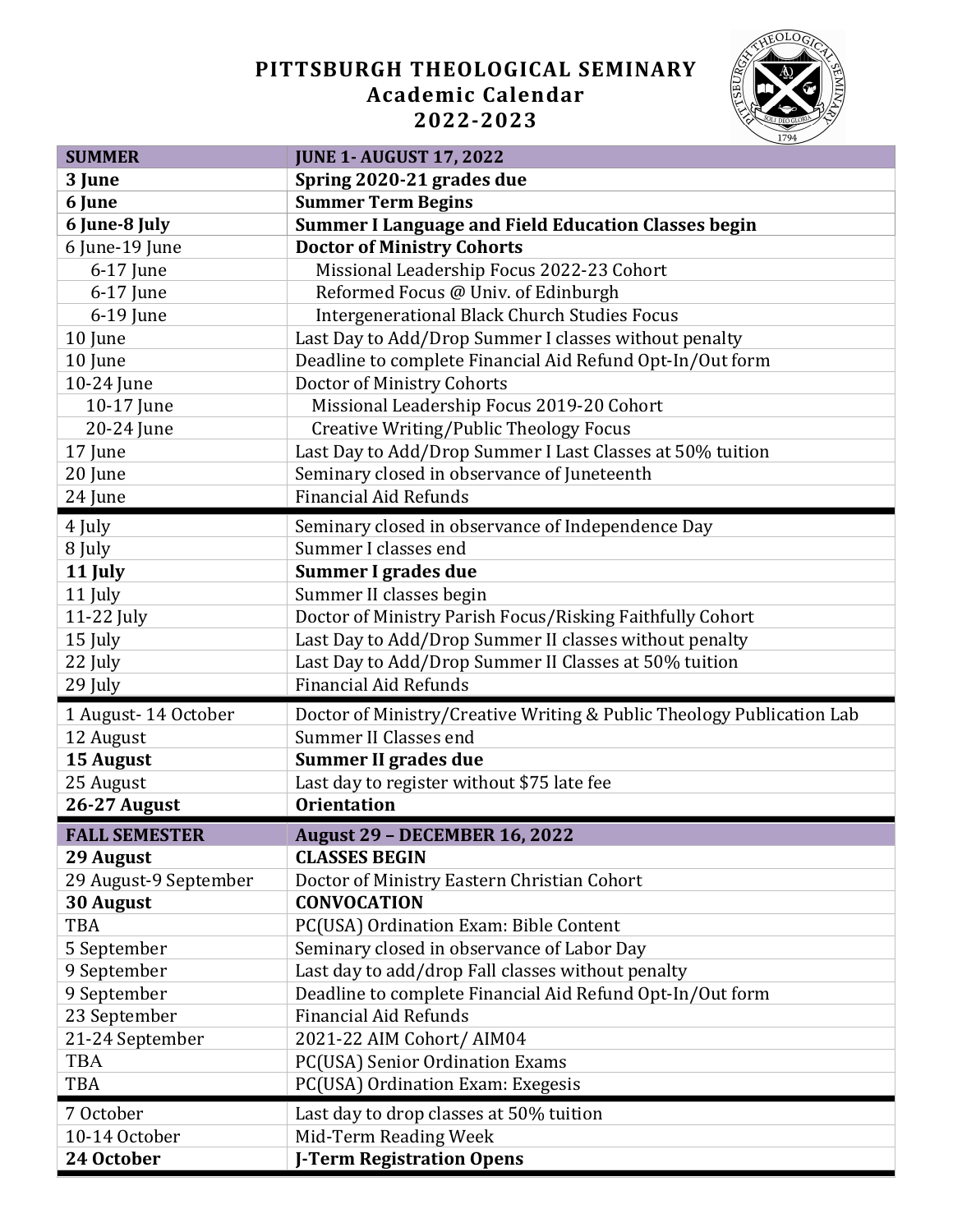## **PITTSBURGH THEOLOGICAL SEMINARY Academic Calendar 2022-2023**



| 15-17 November<br>2021-22 AIM Cohort/ AIM05<br>19-22 November<br><b>AAR/SBL Conferences</b><br><b>Student Thanksgiving Break</b><br>21-25 November<br>24-25 November<br>Seminary closed in observance of Thanksgiving<br><b>Spring Semester Registration Open</b><br><b>28 November</b><br>9 December<br><b>LAST DAY OF CLASSES</b><br>9 December<br>Extension requests due<br>Fall Reading/Final Exams week<br>12-16 December<br>All Fall Semester course work completed<br>16 December<br><b>Student Christmas break</b><br>19 December-2 January<br>24 December-31 January<br>Seminary closed in observance of Christmas<br><b>JANUARY TERM</b><br><b>JANUARY 3- JANUARY 25, 2023</b><br>Seminary closed in observance of New Year's Day<br>2 January<br><b>Fall Semester Grades Due by Noon</b><br>3 January<br>3 January<br><b>J-TERM CLASSES BEGIN</b><br>3 January<br>Doctor of Ministry Winter (see individual cohort calendars for details)<br>Reformed Focus @ PTS<br>9-20 January<br>16-27 January<br><b>Creative Writing/Public Theology</b><br><b>Intergenerational Black Church Studies</b><br>23 January - 3 February<br>23 January - 3 February<br>Parish Focus/Risking Faithfully<br>Last Day to Add/Drop J-Term Classes without penalty<br>6 January<br>Last day to drop J-Term classes at 50% tuition<br>13 January<br>16 January<br>Seminary closed in observance of Martin Luther King, Jr. Day<br><b>LAST DAY OF J-TERM CLASSES</b><br>20 January<br>23-25 January<br>J-Term Reading & Exams<br>All J-Term coursework completed<br>25 January<br>PC(USA) Senior Ordination Exams<br><b>TBA</b><br>Last day to register for Spring Semester without \$75 late fee<br>25 January<br>J-Term Break<br>26-27 January<br>26-27 January<br><b>Spring Semester Orientation for New Students</b><br><b>January 30 - MAY 19, 2023</b><br><b>SPRING SEMESTER</b><br>SPRING SEMESTER CLASSES BEGIN<br><b>30 January</b><br><b>30 January</b><br>J-Term grades due<br><b>TBA</b><br>PC(USA) Ordination Exam: Exegesis<br>PC(USA) Ordination Exam: Bible Content<br><b>TBA</b><br>Last day to Add/Drop Spring classes without penalty<br>10 February<br>Deadline to complete Financial Aid Refund Opt-In/Out form<br>10 February<br>24 February<br><b>Financial Aid Refunds</b><br>6-10 March<br><b>Student Mid Term Reading Week</b><br>13 March<br><b>Summer 2023 Registration</b><br>Last day to drop Spring classes at 50% tuition<br>17 March | 8-9 November | <b>Board of Directors Meeting</b> |
|------------------------------------------------------------------------------------------------------------------------------------------------------------------------------------------------------------------------------------------------------------------------------------------------------------------------------------------------------------------------------------------------------------------------------------------------------------------------------------------------------------------------------------------------------------------------------------------------------------------------------------------------------------------------------------------------------------------------------------------------------------------------------------------------------------------------------------------------------------------------------------------------------------------------------------------------------------------------------------------------------------------------------------------------------------------------------------------------------------------------------------------------------------------------------------------------------------------------------------------------------------------------------------------------------------------------------------------------------------------------------------------------------------------------------------------------------------------------------------------------------------------------------------------------------------------------------------------------------------------------------------------------------------------------------------------------------------------------------------------------------------------------------------------------------------------------------------------------------------------------------------------------------------------------------------------------------------------------------------------------------------------------------------------------------------------------------------------------------------------------------------------------------------------------------------------------------------------------------------------------------------------------------------------------------------------------------------------------------------------------------------------------------------------------------------------------------------|--------------|-----------------------------------|
|                                                                                                                                                                                                                                                                                                                                                                                                                                                                                                                                                                                                                                                                                                                                                                                                                                                                                                                                                                                                                                                                                                                                                                                                                                                                                                                                                                                                                                                                                                                                                                                                                                                                                                                                                                                                                                                                                                                                                                                                                                                                                                                                                                                                                                                                                                                                                                                                                                                            |              |                                   |
|                                                                                                                                                                                                                                                                                                                                                                                                                                                                                                                                                                                                                                                                                                                                                                                                                                                                                                                                                                                                                                                                                                                                                                                                                                                                                                                                                                                                                                                                                                                                                                                                                                                                                                                                                                                                                                                                                                                                                                                                                                                                                                                                                                                                                                                                                                                                                                                                                                                            |              |                                   |
|                                                                                                                                                                                                                                                                                                                                                                                                                                                                                                                                                                                                                                                                                                                                                                                                                                                                                                                                                                                                                                                                                                                                                                                                                                                                                                                                                                                                                                                                                                                                                                                                                                                                                                                                                                                                                                                                                                                                                                                                                                                                                                                                                                                                                                                                                                                                                                                                                                                            |              |                                   |
|                                                                                                                                                                                                                                                                                                                                                                                                                                                                                                                                                                                                                                                                                                                                                                                                                                                                                                                                                                                                                                                                                                                                                                                                                                                                                                                                                                                                                                                                                                                                                                                                                                                                                                                                                                                                                                                                                                                                                                                                                                                                                                                                                                                                                                                                                                                                                                                                                                                            |              |                                   |
|                                                                                                                                                                                                                                                                                                                                                                                                                                                                                                                                                                                                                                                                                                                                                                                                                                                                                                                                                                                                                                                                                                                                                                                                                                                                                                                                                                                                                                                                                                                                                                                                                                                                                                                                                                                                                                                                                                                                                                                                                                                                                                                                                                                                                                                                                                                                                                                                                                                            |              |                                   |
|                                                                                                                                                                                                                                                                                                                                                                                                                                                                                                                                                                                                                                                                                                                                                                                                                                                                                                                                                                                                                                                                                                                                                                                                                                                                                                                                                                                                                                                                                                                                                                                                                                                                                                                                                                                                                                                                                                                                                                                                                                                                                                                                                                                                                                                                                                                                                                                                                                                            |              |                                   |
|                                                                                                                                                                                                                                                                                                                                                                                                                                                                                                                                                                                                                                                                                                                                                                                                                                                                                                                                                                                                                                                                                                                                                                                                                                                                                                                                                                                                                                                                                                                                                                                                                                                                                                                                                                                                                                                                                                                                                                                                                                                                                                                                                                                                                                                                                                                                                                                                                                                            |              |                                   |
|                                                                                                                                                                                                                                                                                                                                                                                                                                                                                                                                                                                                                                                                                                                                                                                                                                                                                                                                                                                                                                                                                                                                                                                                                                                                                                                                                                                                                                                                                                                                                                                                                                                                                                                                                                                                                                                                                                                                                                                                                                                                                                                                                                                                                                                                                                                                                                                                                                                            |              |                                   |
|                                                                                                                                                                                                                                                                                                                                                                                                                                                                                                                                                                                                                                                                                                                                                                                                                                                                                                                                                                                                                                                                                                                                                                                                                                                                                                                                                                                                                                                                                                                                                                                                                                                                                                                                                                                                                                                                                                                                                                                                                                                                                                                                                                                                                                                                                                                                                                                                                                                            |              |                                   |
|                                                                                                                                                                                                                                                                                                                                                                                                                                                                                                                                                                                                                                                                                                                                                                                                                                                                                                                                                                                                                                                                                                                                                                                                                                                                                                                                                                                                                                                                                                                                                                                                                                                                                                                                                                                                                                                                                                                                                                                                                                                                                                                                                                                                                                                                                                                                                                                                                                                            |              |                                   |
|                                                                                                                                                                                                                                                                                                                                                                                                                                                                                                                                                                                                                                                                                                                                                                                                                                                                                                                                                                                                                                                                                                                                                                                                                                                                                                                                                                                                                                                                                                                                                                                                                                                                                                                                                                                                                                                                                                                                                                                                                                                                                                                                                                                                                                                                                                                                                                                                                                                            |              |                                   |
|                                                                                                                                                                                                                                                                                                                                                                                                                                                                                                                                                                                                                                                                                                                                                                                                                                                                                                                                                                                                                                                                                                                                                                                                                                                                                                                                                                                                                                                                                                                                                                                                                                                                                                                                                                                                                                                                                                                                                                                                                                                                                                                                                                                                                                                                                                                                                                                                                                                            |              |                                   |
|                                                                                                                                                                                                                                                                                                                                                                                                                                                                                                                                                                                                                                                                                                                                                                                                                                                                                                                                                                                                                                                                                                                                                                                                                                                                                                                                                                                                                                                                                                                                                                                                                                                                                                                                                                                                                                                                                                                                                                                                                                                                                                                                                                                                                                                                                                                                                                                                                                                            |              |                                   |
|                                                                                                                                                                                                                                                                                                                                                                                                                                                                                                                                                                                                                                                                                                                                                                                                                                                                                                                                                                                                                                                                                                                                                                                                                                                                                                                                                                                                                                                                                                                                                                                                                                                                                                                                                                                                                                                                                                                                                                                                                                                                                                                                                                                                                                                                                                                                                                                                                                                            |              |                                   |
|                                                                                                                                                                                                                                                                                                                                                                                                                                                                                                                                                                                                                                                                                                                                                                                                                                                                                                                                                                                                                                                                                                                                                                                                                                                                                                                                                                                                                                                                                                                                                                                                                                                                                                                                                                                                                                                                                                                                                                                                                                                                                                                                                                                                                                                                                                                                                                                                                                                            |              |                                   |
|                                                                                                                                                                                                                                                                                                                                                                                                                                                                                                                                                                                                                                                                                                                                                                                                                                                                                                                                                                                                                                                                                                                                                                                                                                                                                                                                                                                                                                                                                                                                                                                                                                                                                                                                                                                                                                                                                                                                                                                                                                                                                                                                                                                                                                                                                                                                                                                                                                                            |              |                                   |
|                                                                                                                                                                                                                                                                                                                                                                                                                                                                                                                                                                                                                                                                                                                                                                                                                                                                                                                                                                                                                                                                                                                                                                                                                                                                                                                                                                                                                                                                                                                                                                                                                                                                                                                                                                                                                                                                                                                                                                                                                                                                                                                                                                                                                                                                                                                                                                                                                                                            |              |                                   |
|                                                                                                                                                                                                                                                                                                                                                                                                                                                                                                                                                                                                                                                                                                                                                                                                                                                                                                                                                                                                                                                                                                                                                                                                                                                                                                                                                                                                                                                                                                                                                                                                                                                                                                                                                                                                                                                                                                                                                                                                                                                                                                                                                                                                                                                                                                                                                                                                                                                            |              |                                   |
|                                                                                                                                                                                                                                                                                                                                                                                                                                                                                                                                                                                                                                                                                                                                                                                                                                                                                                                                                                                                                                                                                                                                                                                                                                                                                                                                                                                                                                                                                                                                                                                                                                                                                                                                                                                                                                                                                                                                                                                                                                                                                                                                                                                                                                                                                                                                                                                                                                                            |              |                                   |
|                                                                                                                                                                                                                                                                                                                                                                                                                                                                                                                                                                                                                                                                                                                                                                                                                                                                                                                                                                                                                                                                                                                                                                                                                                                                                                                                                                                                                                                                                                                                                                                                                                                                                                                                                                                                                                                                                                                                                                                                                                                                                                                                                                                                                                                                                                                                                                                                                                                            |              |                                   |
|                                                                                                                                                                                                                                                                                                                                                                                                                                                                                                                                                                                                                                                                                                                                                                                                                                                                                                                                                                                                                                                                                                                                                                                                                                                                                                                                                                                                                                                                                                                                                                                                                                                                                                                                                                                                                                                                                                                                                                                                                                                                                                                                                                                                                                                                                                                                                                                                                                                            |              |                                   |
|                                                                                                                                                                                                                                                                                                                                                                                                                                                                                                                                                                                                                                                                                                                                                                                                                                                                                                                                                                                                                                                                                                                                                                                                                                                                                                                                                                                                                                                                                                                                                                                                                                                                                                                                                                                                                                                                                                                                                                                                                                                                                                                                                                                                                                                                                                                                                                                                                                                            |              |                                   |
|                                                                                                                                                                                                                                                                                                                                                                                                                                                                                                                                                                                                                                                                                                                                                                                                                                                                                                                                                                                                                                                                                                                                                                                                                                                                                                                                                                                                                                                                                                                                                                                                                                                                                                                                                                                                                                                                                                                                                                                                                                                                                                                                                                                                                                                                                                                                                                                                                                                            |              |                                   |
|                                                                                                                                                                                                                                                                                                                                                                                                                                                                                                                                                                                                                                                                                                                                                                                                                                                                                                                                                                                                                                                                                                                                                                                                                                                                                                                                                                                                                                                                                                                                                                                                                                                                                                                                                                                                                                                                                                                                                                                                                                                                                                                                                                                                                                                                                                                                                                                                                                                            |              |                                   |
|                                                                                                                                                                                                                                                                                                                                                                                                                                                                                                                                                                                                                                                                                                                                                                                                                                                                                                                                                                                                                                                                                                                                                                                                                                                                                                                                                                                                                                                                                                                                                                                                                                                                                                                                                                                                                                                                                                                                                                                                                                                                                                                                                                                                                                                                                                                                                                                                                                                            |              |                                   |
|                                                                                                                                                                                                                                                                                                                                                                                                                                                                                                                                                                                                                                                                                                                                                                                                                                                                                                                                                                                                                                                                                                                                                                                                                                                                                                                                                                                                                                                                                                                                                                                                                                                                                                                                                                                                                                                                                                                                                                                                                                                                                                                                                                                                                                                                                                                                                                                                                                                            |              |                                   |
|                                                                                                                                                                                                                                                                                                                                                                                                                                                                                                                                                                                                                                                                                                                                                                                                                                                                                                                                                                                                                                                                                                                                                                                                                                                                                                                                                                                                                                                                                                                                                                                                                                                                                                                                                                                                                                                                                                                                                                                                                                                                                                                                                                                                                                                                                                                                                                                                                                                            |              |                                   |
|                                                                                                                                                                                                                                                                                                                                                                                                                                                                                                                                                                                                                                                                                                                                                                                                                                                                                                                                                                                                                                                                                                                                                                                                                                                                                                                                                                                                                                                                                                                                                                                                                                                                                                                                                                                                                                                                                                                                                                                                                                                                                                                                                                                                                                                                                                                                                                                                                                                            |              |                                   |
|                                                                                                                                                                                                                                                                                                                                                                                                                                                                                                                                                                                                                                                                                                                                                                                                                                                                                                                                                                                                                                                                                                                                                                                                                                                                                                                                                                                                                                                                                                                                                                                                                                                                                                                                                                                                                                                                                                                                                                                                                                                                                                                                                                                                                                                                                                                                                                                                                                                            |              |                                   |
|                                                                                                                                                                                                                                                                                                                                                                                                                                                                                                                                                                                                                                                                                                                                                                                                                                                                                                                                                                                                                                                                                                                                                                                                                                                                                                                                                                                                                                                                                                                                                                                                                                                                                                                                                                                                                                                                                                                                                                                                                                                                                                                                                                                                                                                                                                                                                                                                                                                            |              |                                   |
|                                                                                                                                                                                                                                                                                                                                                                                                                                                                                                                                                                                                                                                                                                                                                                                                                                                                                                                                                                                                                                                                                                                                                                                                                                                                                                                                                                                                                                                                                                                                                                                                                                                                                                                                                                                                                                                                                                                                                                                                                                                                                                                                                                                                                                                                                                                                                                                                                                                            |              |                                   |
|                                                                                                                                                                                                                                                                                                                                                                                                                                                                                                                                                                                                                                                                                                                                                                                                                                                                                                                                                                                                                                                                                                                                                                                                                                                                                                                                                                                                                                                                                                                                                                                                                                                                                                                                                                                                                                                                                                                                                                                                                                                                                                                                                                                                                                                                                                                                                                                                                                                            |              |                                   |
|                                                                                                                                                                                                                                                                                                                                                                                                                                                                                                                                                                                                                                                                                                                                                                                                                                                                                                                                                                                                                                                                                                                                                                                                                                                                                                                                                                                                                                                                                                                                                                                                                                                                                                                                                                                                                                                                                                                                                                                                                                                                                                                                                                                                                                                                                                                                                                                                                                                            |              |                                   |
|                                                                                                                                                                                                                                                                                                                                                                                                                                                                                                                                                                                                                                                                                                                                                                                                                                                                                                                                                                                                                                                                                                                                                                                                                                                                                                                                                                                                                                                                                                                                                                                                                                                                                                                                                                                                                                                                                                                                                                                                                                                                                                                                                                                                                                                                                                                                                                                                                                                            |              |                                   |
|                                                                                                                                                                                                                                                                                                                                                                                                                                                                                                                                                                                                                                                                                                                                                                                                                                                                                                                                                                                                                                                                                                                                                                                                                                                                                                                                                                                                                                                                                                                                                                                                                                                                                                                                                                                                                                                                                                                                                                                                                                                                                                                                                                                                                                                                                                                                                                                                                                                            |              |                                   |
|                                                                                                                                                                                                                                                                                                                                                                                                                                                                                                                                                                                                                                                                                                                                                                                                                                                                                                                                                                                                                                                                                                                                                                                                                                                                                                                                                                                                                                                                                                                                                                                                                                                                                                                                                                                                                                                                                                                                                                                                                                                                                                                                                                                                                                                                                                                                                                                                                                                            |              |                                   |
|                                                                                                                                                                                                                                                                                                                                                                                                                                                                                                                                                                                                                                                                                                                                                                                                                                                                                                                                                                                                                                                                                                                                                                                                                                                                                                                                                                                                                                                                                                                                                                                                                                                                                                                                                                                                                                                                                                                                                                                                                                                                                                                                                                                                                                                                                                                                                                                                                                                            |              |                                   |
|                                                                                                                                                                                                                                                                                                                                                                                                                                                                                                                                                                                                                                                                                                                                                                                                                                                                                                                                                                                                                                                                                                                                                                                                                                                                                                                                                                                                                                                                                                                                                                                                                                                                                                                                                                                                                                                                                                                                                                                                                                                                                                                                                                                                                                                                                                                                                                                                                                                            |              |                                   |
|                                                                                                                                                                                                                                                                                                                                                                                                                                                                                                                                                                                                                                                                                                                                                                                                                                                                                                                                                                                                                                                                                                                                                                                                                                                                                                                                                                                                                                                                                                                                                                                                                                                                                                                                                                                                                                                                                                                                                                                                                                                                                                                                                                                                                                                                                                                                                                                                                                                            |              |                                   |
|                                                                                                                                                                                                                                                                                                                                                                                                                                                                                                                                                                                                                                                                                                                                                                                                                                                                                                                                                                                                                                                                                                                                                                                                                                                                                                                                                                                                                                                                                                                                                                                                                                                                                                                                                                                                                                                                                                                                                                                                                                                                                                                                                                                                                                                                                                                                                                                                                                                            |              |                                   |
|                                                                                                                                                                                                                                                                                                                                                                                                                                                                                                                                                                                                                                                                                                                                                                                                                                                                                                                                                                                                                                                                                                                                                                                                                                                                                                                                                                                                                                                                                                                                                                                                                                                                                                                                                                                                                                                                                                                                                                                                                                                                                                                                                                                                                                                                                                                                                                                                                                                            |              |                                   |
|                                                                                                                                                                                                                                                                                                                                                                                                                                                                                                                                                                                                                                                                                                                                                                                                                                                                                                                                                                                                                                                                                                                                                                                                                                                                                                                                                                                                                                                                                                                                                                                                                                                                                                                                                                                                                                                                                                                                                                                                                                                                                                                                                                                                                                                                                                                                                                                                                                                            | 3-7 April    | <b>Student Easter Break</b>       |